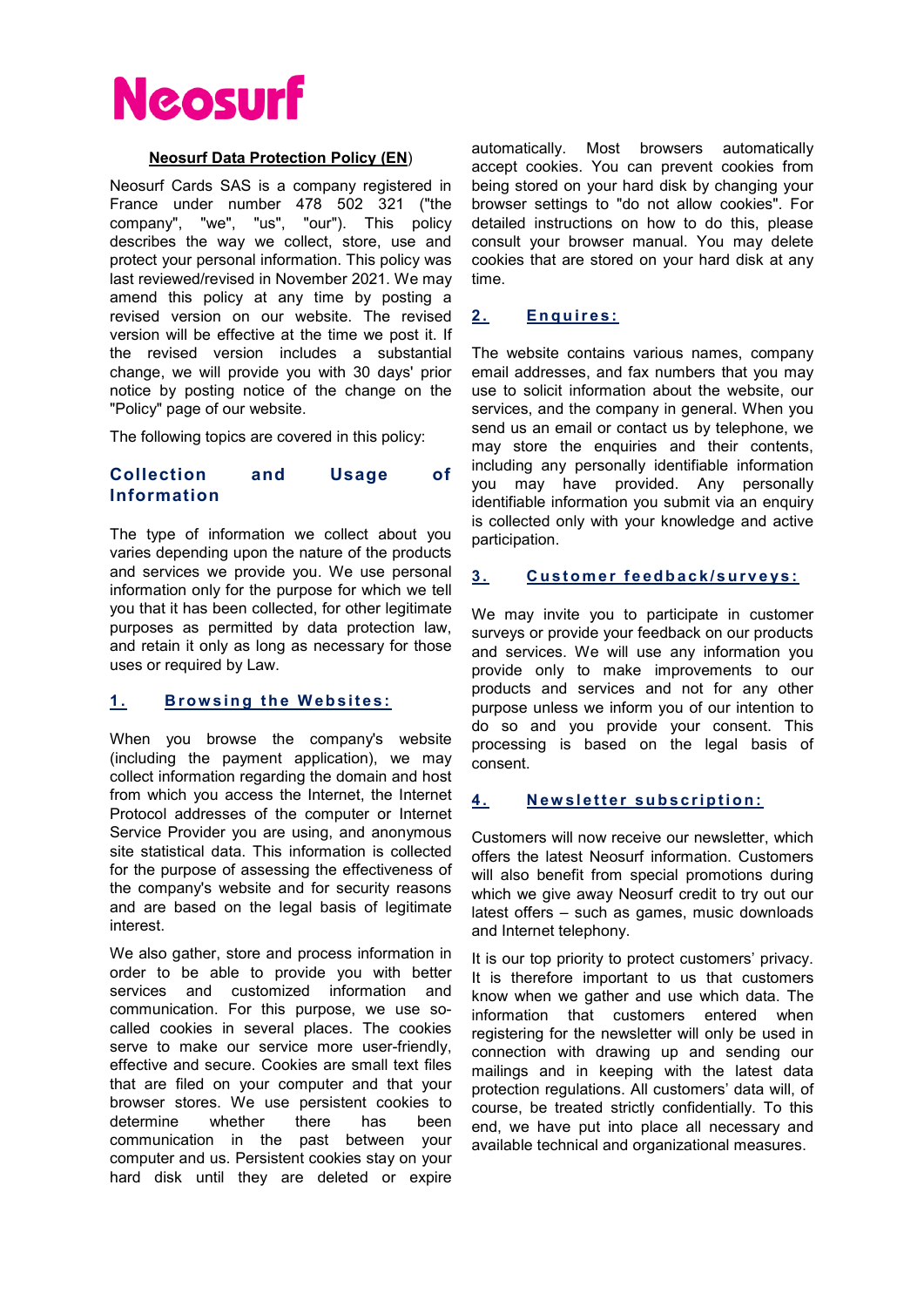

We endeavor to keep customers' data safe within the framework of the latest data protection regulations. We, therefore, improve our safety measures regularly in line with technological development and regulations such as the GDPR.

This processing is based on the legal basis of consent. You can revoke your consent about the use of your personal data at any time. The revocation can be made using the unsubscribe function, for instance, which is provided at the bottom of each newsletter. Once a customer has unsubscribed, all their data will be removed from our mailing list.

We reserve the right to change this data protection declaration at any time in keeping with the latest data protection regulations.

If you have any questions, please do not hesitate to contact us at support@neosurf.com.

# 5. Transaction:

The Neosurf process of a payment transaction initiated by an end-customer to the MyNeosurf Account or from a website verifying a voucher transaction may require us to collect some personal data. This personal data is processed in a secure and encrypted manner. The data is collected by the website accepting a customer's Neosurf payment or directly by the customer entering payment details for the MyNeosurf account. The legal basis for this processing is the performance of a contract. This information is needed for our legal obligations of transaction tracking. They can be used to answer requisitions from authorities.

# 6. Other:

We may collect additional information from or about you in other ways not specifically described here. For example, we may collect information related to contact with our customer support team or in cases where a direct-to-bank account refund is requested.

#### Compliance with GDPR

Neosurf is a company that complies with the General Data Protection Regulation (GDPR). We act as Data Controllers, as defined under the GDPR, and process personal data based on our legitimate interests and for contractual necessity in providing you services.

# Exercising Your Data Rights

Users in certain locations may have rights under the General Data Protection Regulation (GDPR) or under the California Consumer Privacy Act (CCPA) regarding data that Neosurf controls as a Data Controller as defined under the GDPR, including:

- The right of access and copy to their personal data.
- The right to correct or rectify any inaccurate personal data.
- The right to restrict or oppose the processing of personal data.
- The right to erase or delete their personal data.
- The right to personal data portability.
- The right to formulate directives concerning the retention, deletion and communication of your data postmortem.

You can exercise rights over your data via Neosurf in the following ways:

Writing to us at Neosurf Cards SAS, 10 Rue Vandrezanne 75013 Paris France.

Send a mail to support@neosurf.com

### How We Protect and Store Information

We store and process customer information on our servers, and we protect it by maintaining physical, electronic and procedural safeguards in compliance with the applicable Law. We use computer safeguards such as firewalls and data encryption, we enforce physical access controls to our buildings and files, and we authorize access to information only for those employees who require it to fulfil their job responsibilities.

We do not pass on any data to third parties unless we are legally obligated by the Police, Court Order or if passing on data is necessary because of fraudulent access to our Internet infrastructure to take legal action. We will not pass on any data for other purposes - either commercial or not. We gather, store and process information in order to provide you with better service and individual information and communication. Furthermore, customers have the right to access the personal data stored about them, their origin and the purpose of their storage. You can request information about these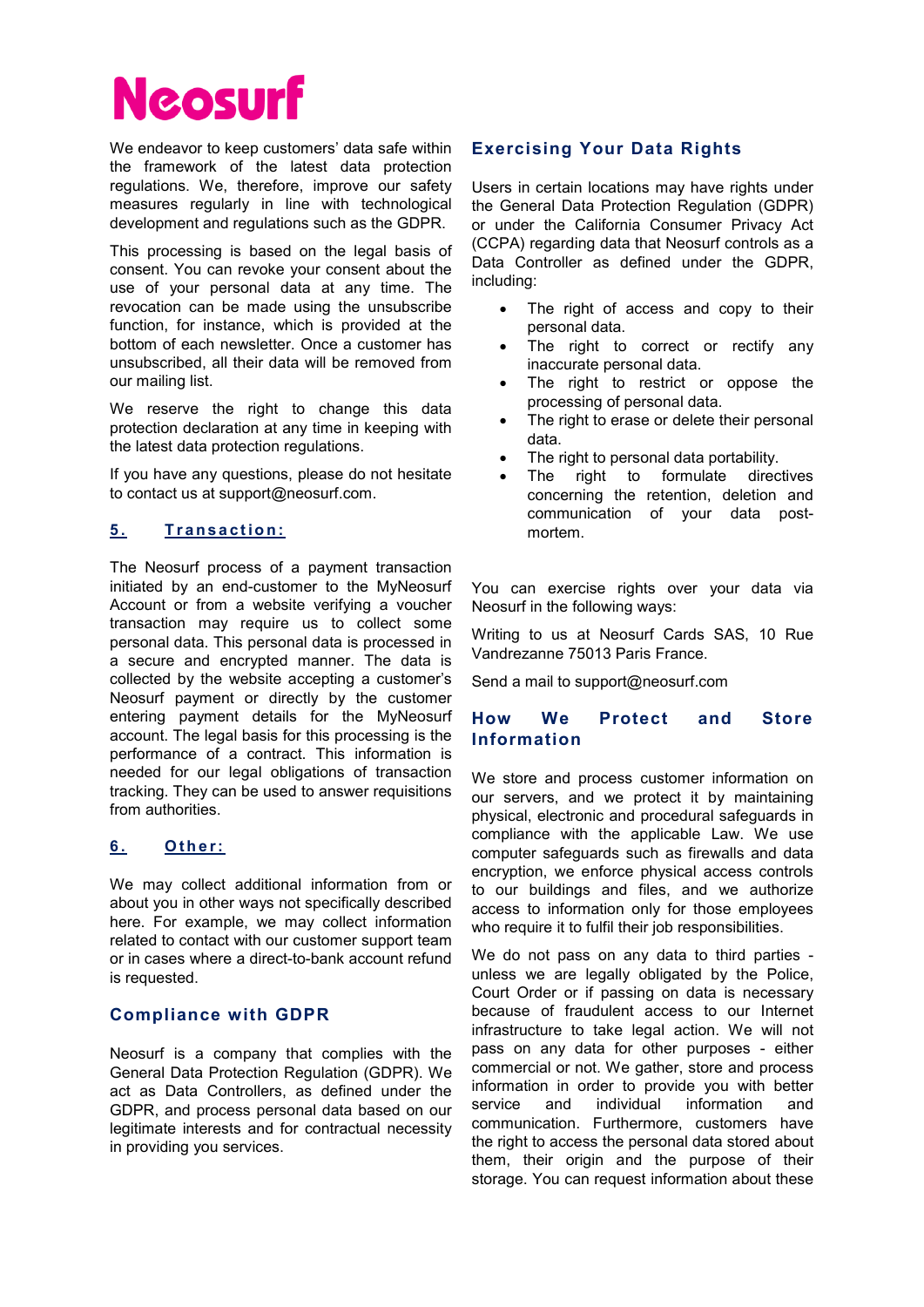stored data by sending an email to support@neosurf.com.

Please note, however, that - despite our highsecurity standards - information that you voluntarily release over the Internet can be used by others. Neosurf is therefore not liable or responsible for the disclosure of information due to data transmission errors and/or unauthorized access by third parties.

# How We Share Information with Other Parties

We may share information with:

Law enforcement, Financial Supervision Authorities, government officials, or other third parties when:

- We are compelled to do so by a subpoena, court order or similar legal procedures.
- We need to do so to comply with the Law.
- We believe in good faith that the disclosure of personal information is necessary to prevent physical harm or financial loss, to report suspected illegal activity, or for investigations.

Merchant/Distributor may share information with us for the same reasons.

We will not sell or rent any of your information to third parties for their marketing purposes and only share your personal information with third parties as described in this policy.

We will not transfer your personal information outside of the European Economic Area unless we need to do so in respect of a specific service which you buy from us or we are required to do so by law.

We will not share your personal information with any third parties for marketing purposes without obtaining your prior permission to do so.

#### How long we keep your data

The duration of data retention is defined by Neosurf regarding the legal and contractual constraints that weigh on it and, failing that, according to its needs and in particular according to the following principles

 Data relating to customer accounts: for the duration of the contractual relationship, increased by 3 years for animation and prospecting purposes, without prejudice to retention obligations or limitation periods;

- Data relating to customer contracts: 10 years from the conclusion of the contracts;
- Cookies: 13 months;
- Data relating to prospects: 3 years from the date of collection or the last contact from the prospect;
- Technical data: 1 year;
- Banking data: deleted as soon as the transaction is completed, except with the customer's express consent;
- If the transaction is contested: 13 months retention in archives following the date of debit;
- Anti-money laundering: 5 years.

After the set time limits, the data is either deleted or kept after being anonymised, particularly for statistical purposes. They may be kept for pre-litigation and litigation purposes.Access to your information and correction

Customers have the right to request a copy of some or all of the personal information we hold about them. If you would like a copy, please use the contact details given at the end of this policy. We may ask you to confirm additional information to enable us to identify all of the information we hold.

We want to make sure that your personal information is accurate and up to date. Please use the contact details given at the end of this policy if you would like us to correct or remove information that you think is inaccurate.

# Anti-Money Laundering and Counter-Terrorist Financing **Statement**

As a company with a global presence, Neosurf is committed to full compliance with all applicable laws and regulations regarding Anti-Money Laundering ("AML"). Neosurf's policy is to prevent people engaged in money laundering, fraud and other financial crimes, including terrorist financing, from using our services.

Neosurf Cards has robust policies and procedures to detect, prevent and report suspicious activity. To comply with OFAC (Office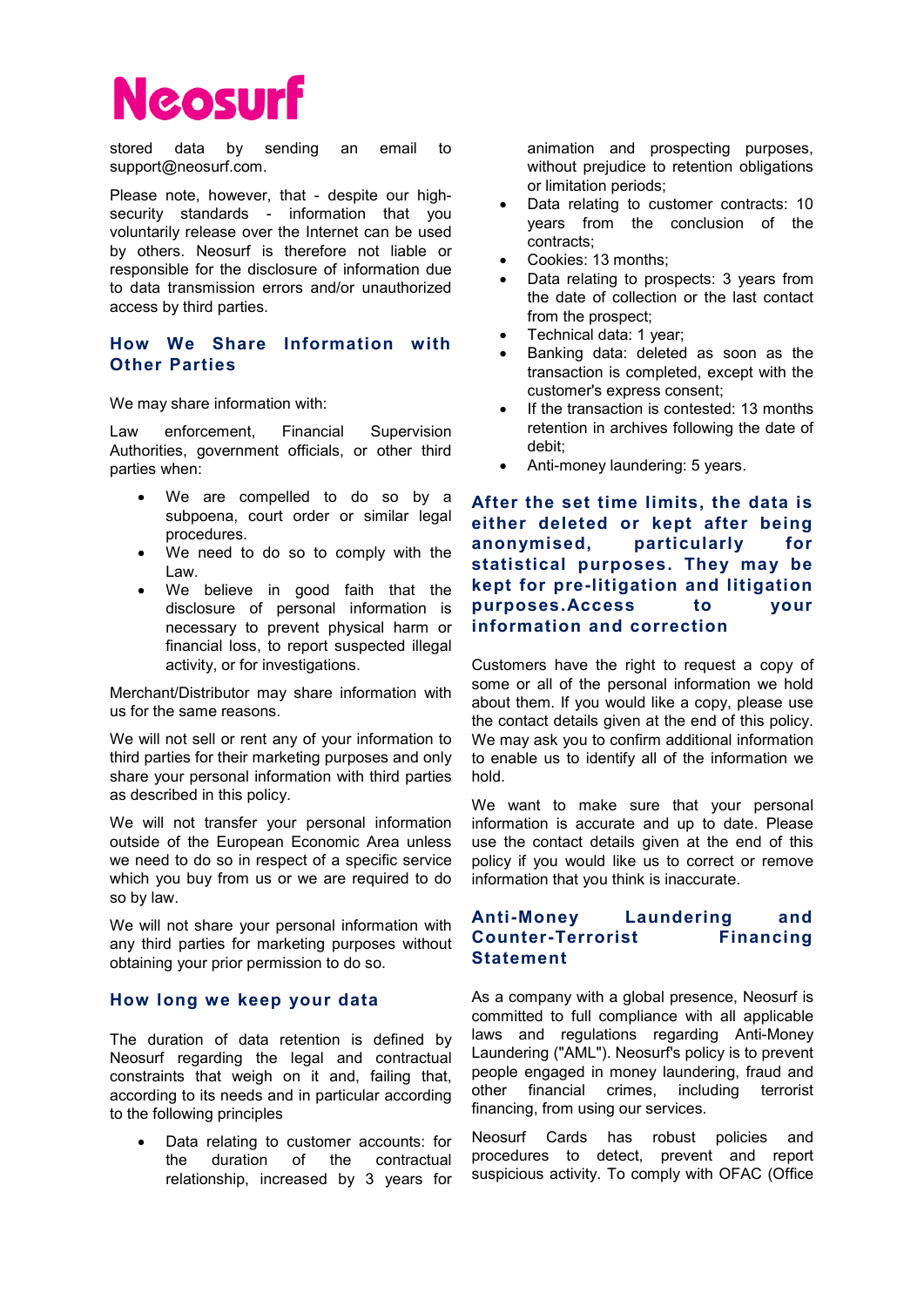

of Foreign Asset Control) requirements and global sanctions, we screen applicable collected information against government watch lists. In addition, we may request that you provide us with documentation to help prove your identity or for business verification purposes. When a customer registers for a MyNeosurf account, we require email and mobile verification under €100. We require identity documents and proof of address for larger transactions over €100. We report suspicious transactions to the financial intelligence unit in the respective country where we have an obligation to.

# Right to lodge a complaint with the CNIL

Customers and prospects concerned by the processing of their personal data are informed of their right to lodge a complaint with a supervisory authority, namely the CNIL in France, if they consider that the processing of their personal data does not comply with European data protection regulations, at the following address

CNIL - Service des plaintes

3 Place de Fontenoy - TSA 80715 - 75334 PARIS CEDEX 07

Tel: 01 53 73 22 22

## How to Contact Us about Privacy Questions

If you have questions or concerns regarding this policy, you should contact us by writing to us at Neosurf Cards SAS, 10 rue Vandrezanne 75013 Paris France, or send a mail to support@neosurf.com.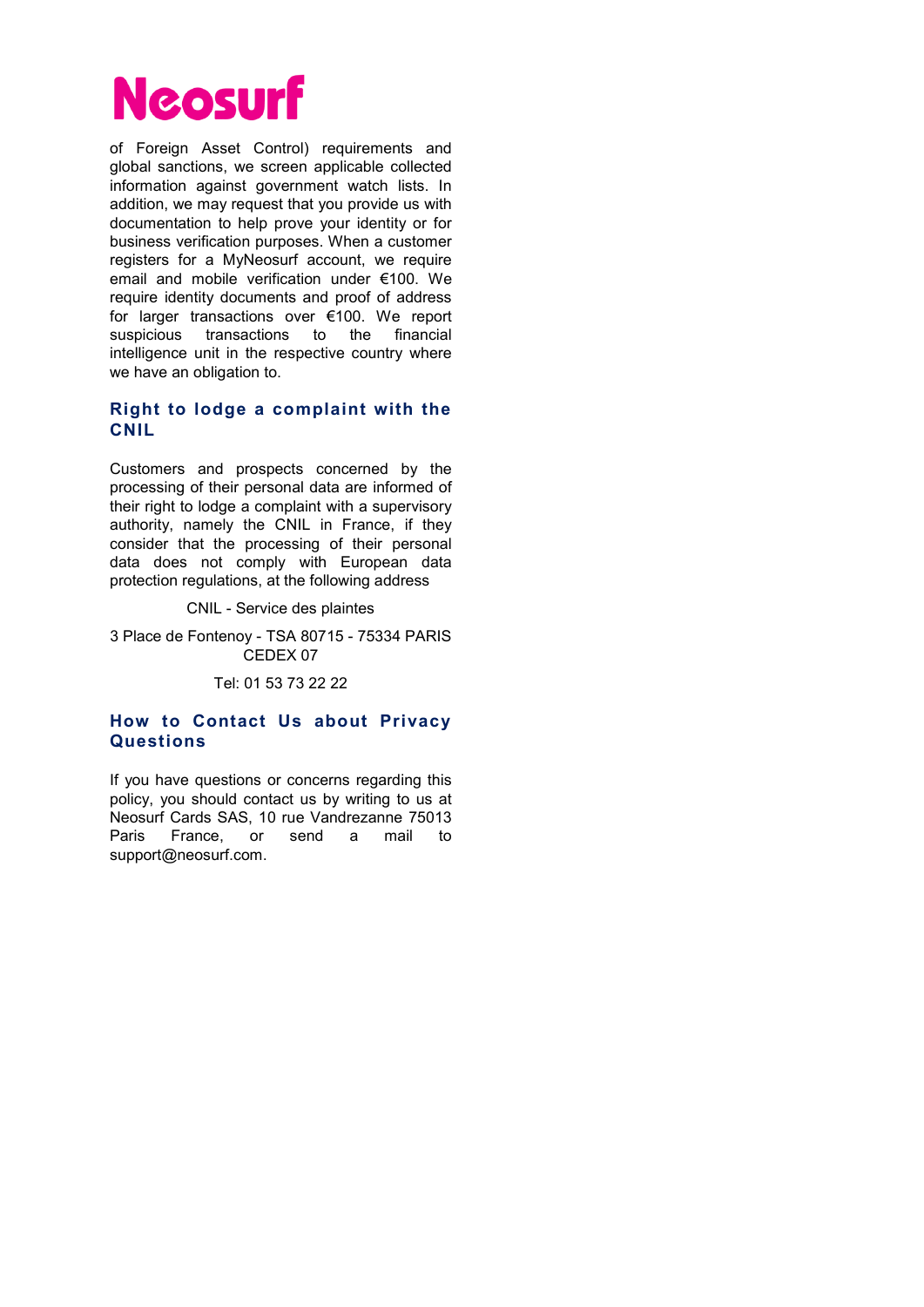#### Neosurf Politique de protection des données de Neosurf (FR)

Neosurf Cards SAS est une société enregistrée en France sous le numéro 478 502 321 ("la société", "nous", "notre", "nos"). Cette politique décrit la manière dont nous collectons, stockons, utilisons et protégeons vos informations personnelles. Cette politique a été revue/révisée pour la dernière fois en novembre 2021. Nous pouvons modifier cette politique à tout moment en publiant une version révisée sur notre site web. La version révisée sera effective au moment où nous la publierons. Si la version révisée comprend une modification substantielle, nous vous en informerons 30 jours à l'avance en publiant un avis de modification sur la page "Politique" de notre site web.

Les sujets suivants sont couverts par cette politique :

### Collecte et utilisation des informations

Le type d'informations que nous recueillons à votre sujet varie en fonction de la nature des produits et services que nous vous fournissons. Nous n'utilisons les informations personnelles qu'aux fins pour lesquelles nous vous informons qu'elles ont été collectées, à d'autres fins légitimes autorisées par la loi sur la protection des données, et nous ne les conservons qu'aussi longtemps que nécessaire pour ces utilisations ou que la loi l'exige.

#### 1. Naviguer sur les sites web :

Lorsque vous naviguez sur le site Web de la société (y compris l'application de paiement), nous pouvons recueillir des informations concernant le domaine et l'hôte à partir desquels vous accédez à Internet, les adresses de protocole Internet de l'ordinateur ou du fournisseur de services Internet que vous utilisez, ainsi que des données statistiques anonymes sur le site. Ces informations sont collectées dans le but d'évaluer l'efficacité du site web de la société et pour des raisons de sécurité et reposent sur la base légale de l'intérêt légitime.

Nous recueillons, stockons et traitons également des informations afin de pouvoir vous fournir de meilleurs services et des informations et communications personnalisées. À cette fin, nous utilisons des "cookies" à plusieurs endroits. Les cookies servent à rendre notre service plus convivial, plus efficace et plus sûr. Les cookies

sont de petits fichiers texte qui sont déposés sur votre ordinateur et que votre navigateur stocke. Nous utilisons des cookies persistants pour déterminer s'il y a eu une communication dans le passé entre votre ordinateur et nous. Les cookies persistants restent sur votre disque dur jusqu'à ce qu'ils soient supprimés ou expirent automatiquement. La plupart des navigateurs acceptent automatiquement les cookies. Vous pouvez empêcher l'enregistrement des cookies en modifiant les paramètres de votre navigateur pour qu'il n'autorise pas les cookies. Pour obtenir des instructions détaillées sur la manière de procéder, veuillez consulter le manuel de votre navigateur. Vous pouvez supprimer à tout moment les cookies qui sont stockés sur votre disque dur.

#### 2. Demande de renseignements :

Le site Web contient différents noms, adresses électroniques d'entreprise et numéros de fax que vous pouvez utiliser pour demander des informations sur le site Web, nos services et l'entreprise en général. Lorsque vous nous envoyez un courriel ou que vous nous contactez par téléphone, nous pouvons stocker les demandes et leur contenu, y compris toute information personnellement identifiable que vous avez pu fournir. Toute information personnellement identifiable que vous soumettez par le biais d'une demande de renseignements n'est recueillie qu'à votre connaissance et avec votre participation active.

#### 3. Commentaires des clients/enquêtes :

Nous pouvons vous inviter à participer à des enquêtes auprès des clients ou à donner votre avis sur nos produits et services. Nous n'utiliserons les informations que vous fournissez que pour améliorer nos produits et services et à aucune autre fin, sauf si nous vous informons de notre intention de le faire et que vous donnez votre consentement. Ce traitement repose sur la base légale du consentement.

# 4. Abonnement à la newsletter :

Les clients recevront désormais notre newsletter, qui propose les dernières informations sur Neosurf. Les clients bénéficieront également de promotions spéciales au cours desquelles nous offrons du crédit Neosurf pour essayer nos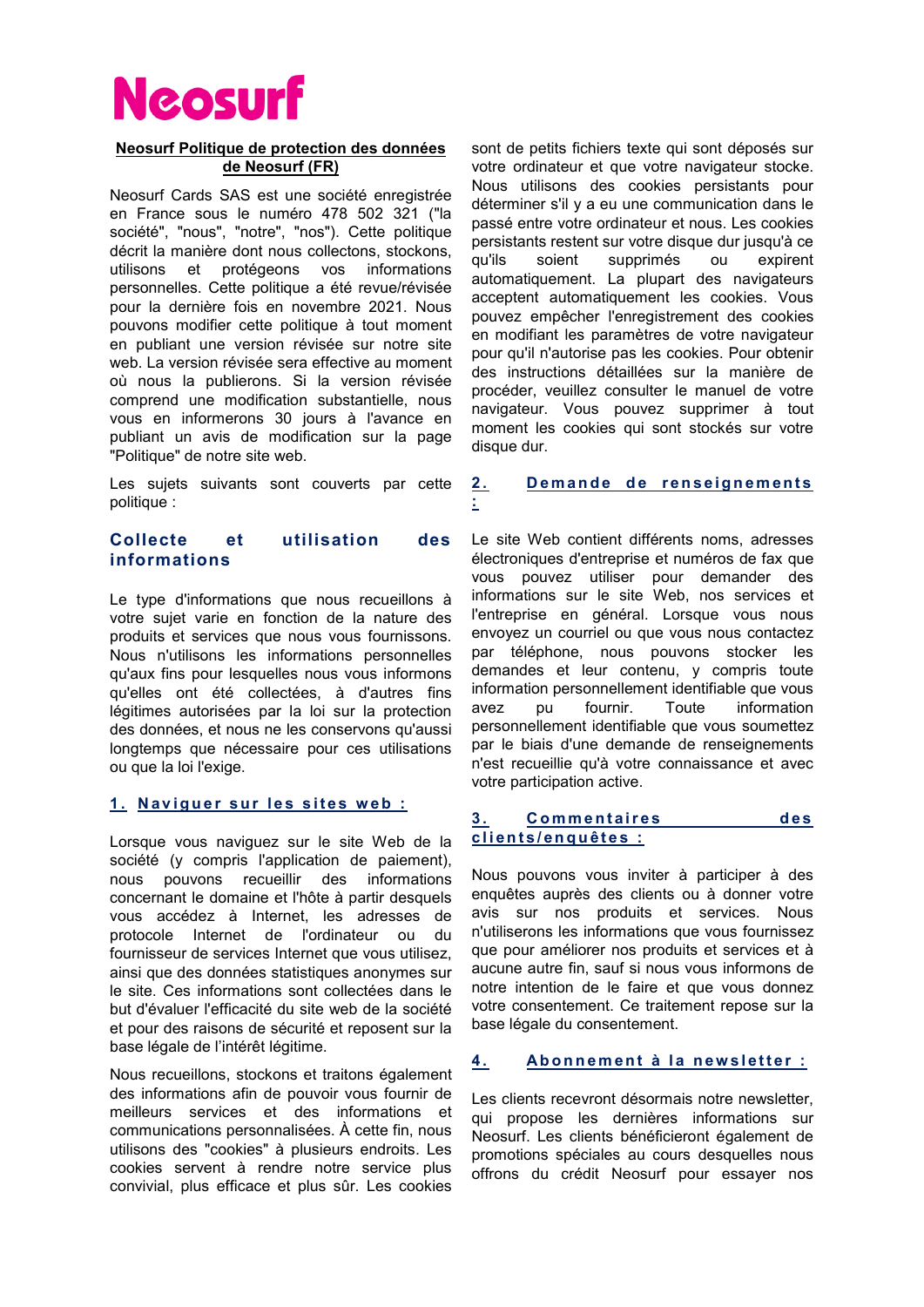dernières offres - telles que les jeux, les téléchargements de musique et la téléphonie par Internet.

La protection de la vie privée des clients est notre priorité absolue. Il est donc important pour nous que les clients sachent quand nous recueillons et utilisons quelles données. Les informations que les clients ont saisies lors de leur inscription à la newsletter ne seront utilisées que dans le cadre de l'élaboration et de l'envoi de nos mailings et conformément aux dernières dispositions en matière de protection des données. Toutes les données des clients sont bien entendu traitées de manière strictement confidentielle. À cette fin, nous avons mis en place toutes les mesures techniques et organisationnelles nécessaires et disponibles.

Nous nous efforçons de préserver la sécurité des données des clients dans le cadre des dernières réglementations en matière de protection des données. Par conséquent, nous améliorons régulièrement nos mesures de sécurité en fonction de l'évolution technologique et des réglementations telles que le RGPD.

Ce traitement repose sur la base légale du consentement. Vous pouvez révoquer votre consentement à l'utilisation de vos données personnelles à tout moment. La révocation peut être faite en utilisant la fonction de désinscription, par exemple, qui est fournie au bas de chaque bulletin d'information. Une fois qu'un client s'est désinscrit, toutes ses données seront supprimées de notre liste de diffusion.

Nous nous réservons le droit de modifier à tout moment la présente déclaration de protection des données en fonction des dernières réglementations en la matière.

Si vous avez des questions, n'hésitez pas à nous contacter à l'adresse support@neosurf.com.

# 5. Transaction :

Le processus Neosurf d'une transaction de paiement initiée par un client final sur le compte MyNeosurf ou à partir d'un site web vérifiant une transaction de bon d'achat peut nécessiter la collecte de certaines données personnelles. Ces données personnelles sont traitées de manière sécurisée et cryptée. Les données sont collectées par le site web qui accepte le paiement Neosurf d'un client ou directement par le client qui saisit les détails du paiement pour le compte MyNeosurf. Ce traitement repose sur la base légale de l'exécution d'un contrat. Ces

informations sont nécessaires à nos obligations légales de suivi des transactions. Elles peuvent être utilisées pour répondre aux réquisitions des autorités.

# 6. Autre :

Nous pouvons recueillir des informations supplémentaires auprès de vous ou à votre sujet d'autres manières qui ne sont pas spécifiquement décrites ici. Par exemple, nous pouvons recueillir des informations liées à un contact avec notre équipe d'assistance à la clientèle ou dans les cas où un remboursement direct du compte bancaire est demandé.

# Conformité avec le RGPD

Neosurf est une entreprise qui se conforme au règlement général sur la protection des données (RGPD). Nous agissons en tant que responsable du traitement, tels que définis par le RGPD, et traitons les données personnelles sur la base de nos intérêts légitimes et pour la nécessité contractuelle de vous fournir des services.

# Exercice de vos droits en matière de données

Les utilisateurs disposent de droits en vertu du règlement général sur la protection des données (RGPD) ou de la loi californienne sur la protection de la vie privée des consommateurs (CCPA) concernant les données que Neosurf contrôle en tant que contrôleur de données tel que défini dans le RGPD, notamment :

- Le droit d'accès et de copie à leurs données personnelles.
- Le droit de corriger ou de rectifier toute donnée personnelle inexacte.
- Le droit de restreindre le traitement des données personnelles ou de s'y opposer.
- Le droit d'effacer ou de supprimer leurs données personnelles.
- Le droit à la portabilité des données personnelles.
- Le droit de formuler des directives concernant la conservation, l'effacement et la communication de vos données post-mortem.

Vous pouvez exercer des droits sur vos données via Neosurf de la manière suivante :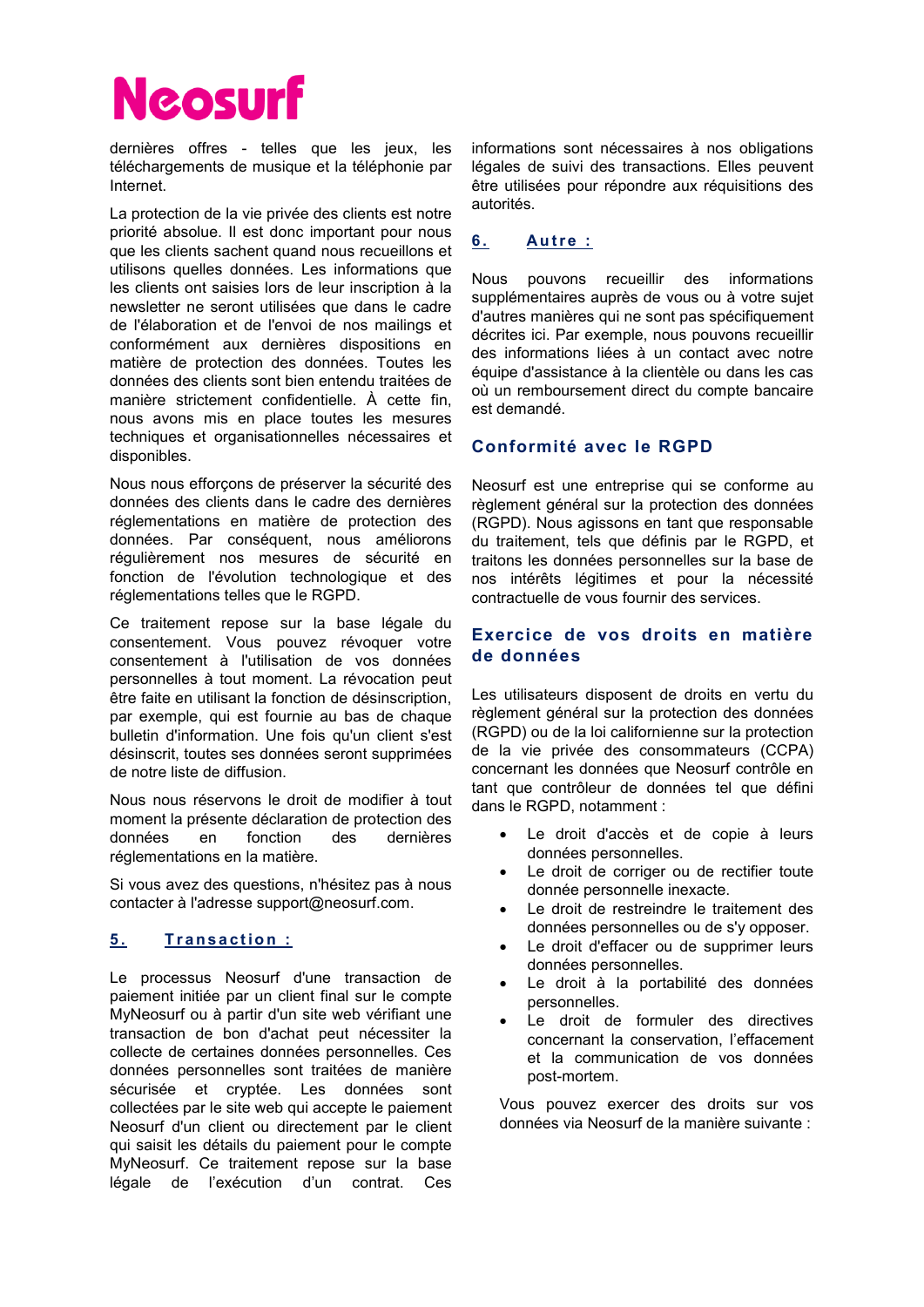- En nous écrivant à Neosurf Cards SAS, 10 Rue Vandrezanne 75013 Paris France.
- Envoyer un courrier à support@neosurf.com

## Comment nous protégeons et conservons vos informations

Nous stockons et traitons les informations des clients sur nos serveurs, et nous les protégeons en maintenant des mesures de protection physiques, électroniques et procédurales conformément à la loi applicable. Nous utilisons des protections informatiques telles que des pares-feux et le cryptage des données, nous appliquons des contrôles d'accès physique à nos bâtiments et à nos fichiers, et nous autorisons l'accès aux informations uniquement aux employés qui en ont besoin pour s'acquitter de leurs responsabilités professionnelles.

Nous ne transmettons aucune donnée à des tiers - sauf si nous y sommes légalement obligés par la police, une ordonnance du tribunal ou si la transmission de données est nécessaire en raison d'un accès frauduleux à notre infrastructure Internet pour engager une action en justice. Nous ne transmettrons aucune donnée à d'autres fins - commerciales ou non. Nous recueillons, stockons et traitons les informations afin de vous fournir un meilleur service et des informations et communications individuelles. En outre, les clients ont le droit d'accéder aux données personnelles stockées à leur sujet, à leur origine et à la finalité de leur stockage. Vous pouvez demander des informations sur ces données stockées en envoyant un courriel à support@neosurf.com.

Veuillez toutefois noter que, malgré nos normes de sécurité élevées, les informations que vous communiquez volontairement sur Internet peuvent être utilisées par des tiers. Neosurf n'est donc pas responsable de la divulgation d'informations due à des erreurs de transmission de données et/ou à un accès non autorisé par des tiers.

### Comment nous partageons les informations avec d'autres parties

Nous pouvons partager des informations avec :

Les autorités chargées de l'application des lois. les autorités de surveillance financière, les fonctionnaires ou d'autres tiers lorsque :

- Nous y sommes contraints par une citation à comparaître, une ordonnance du tribunal ou des procédures juridiques similaires.
- Nous devons le faire pour nous conformer à la loi.
- Nous pensons de bonne foi que la divulgation d'informations personnelles est nécessaire pour prévenir tout préjudice physique ou toute perte financière, pour signaler une activité illégale présumée ou pour des enquêtes.

Le marchand/distributeur peut partager des informations avec nous pour les mêmes raisons.

Nous ne vendrons ni ne louerons aucune de vos informations à des tiers à des fins de marketing et ne partagerons vos informations personnelles avec des tiers que de la manière décrite dans la présente politique.

Nous ne transférerons pas vos informations personnelles en dehors de l'Espace économique européen, sauf si nous devons le faire pour un service spécifique que vous nous achetez ou si nous sommes tenus de le faire par la loi.

Nous ne partagerons pas vos informations personnelles avec des tiers à des fins de marketing sans avoir obtenu votre autorisation préalable.

## Combien de temps conservonsnous vos données

La durée de conservation des données est définie par Neosurf au regard des contraintes légales et contractuelles qui pèsent sur elle et à défaut en fonction de ses besoins et notamment selon les principes suivants :

- Données relatives aux comptes clients : pendant la durée des relations contractuelles, augmentée de 3 ans à des fins d'animation et de prospection, sans préjudice des obligations de conservation ou des délais de prescription ;
- Données relatives aux contrats clients : 10 ans à compter de la conclusion des contrats ;
- Cookies : 13 mois ;
- Données relatives aux prospects : 3 ans à compter de leur collecte ou du dernier contact émanant du prospect ;
- Données techniques: 1 an ;